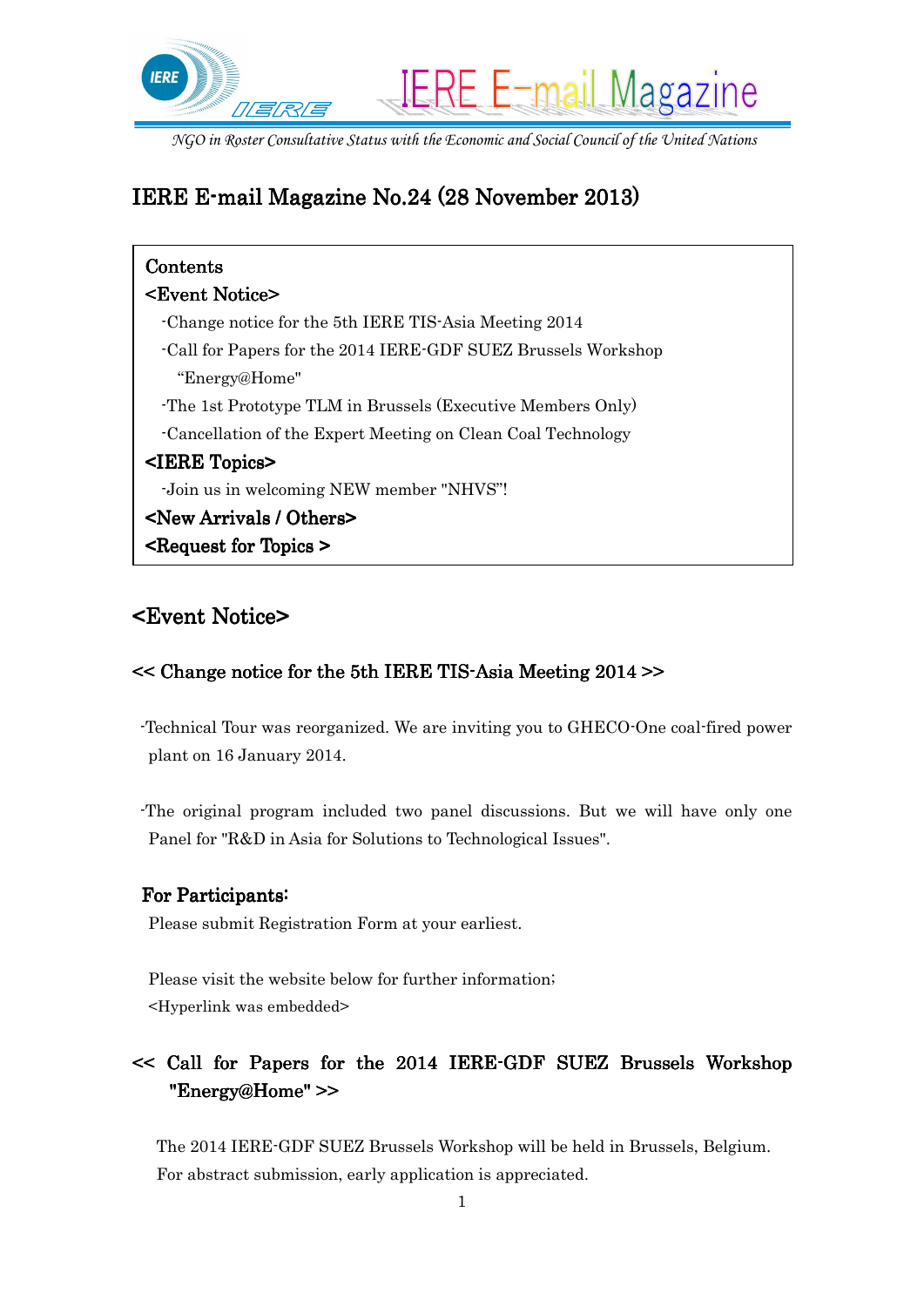

#### Schedule:

| 3 June (Tue.)          | : Registration and Welcome Reception       |
|------------------------|--------------------------------------------|
| $4-5$ June (Wed. Thu.) | : The 2014 IERE-GDF SUEZ Brussels Workshop |
|                        | "Energy@Home"                              |
| $6$ June $(Fri.)$      | : Technical visits (Optional)              |
|                        |                                            |
| <b>General Theme</b>   | : "Energy@Home"                            |
|                        |                                            |

Conference Venue : SQUARE Brussels Meeting Center, Brussels, Belgium http://www.squarebrussels.com/square-brussels-brussels-meeting-center Please refer to the Pre-Announcement and obtain detailed Information: <Hyperlink was embedded>

### << The 1st Prototype TLM in Brussels>>

IERE Board decided to hold the first Prototype TLM (Technology Leader Meeting) in Brussels on the 3rd of June in 2014 in conjunction with the 2014 IERE-GDF SUEZ Brussels Workshop. The main theme of the meeting is "Intermittency Management". This meeting has been organized based on the idea of "Technology Management" which had been adopted by the Board as a new concept for IERE missions. The meeting is now being organized by IERE European Board members including EDF, Enel and RWE as well as GDF SUEZ. The IERE executive members can apply for participating in this meeting.

#### << Cancellation of the Expert Meeting on Clean Coal Technology >>

The Expert Meeting on Clean Coal Technology which had been expected to be held on 20th-21th September 2012 in Xi'an, China co-hosted by Xi'an Thermal Power Institute (TPRI) has been postponed because of some difficult circumstances.

However, the meeting was officially cancelled after negotiation between IERE Central Office and Xi'an TPRI.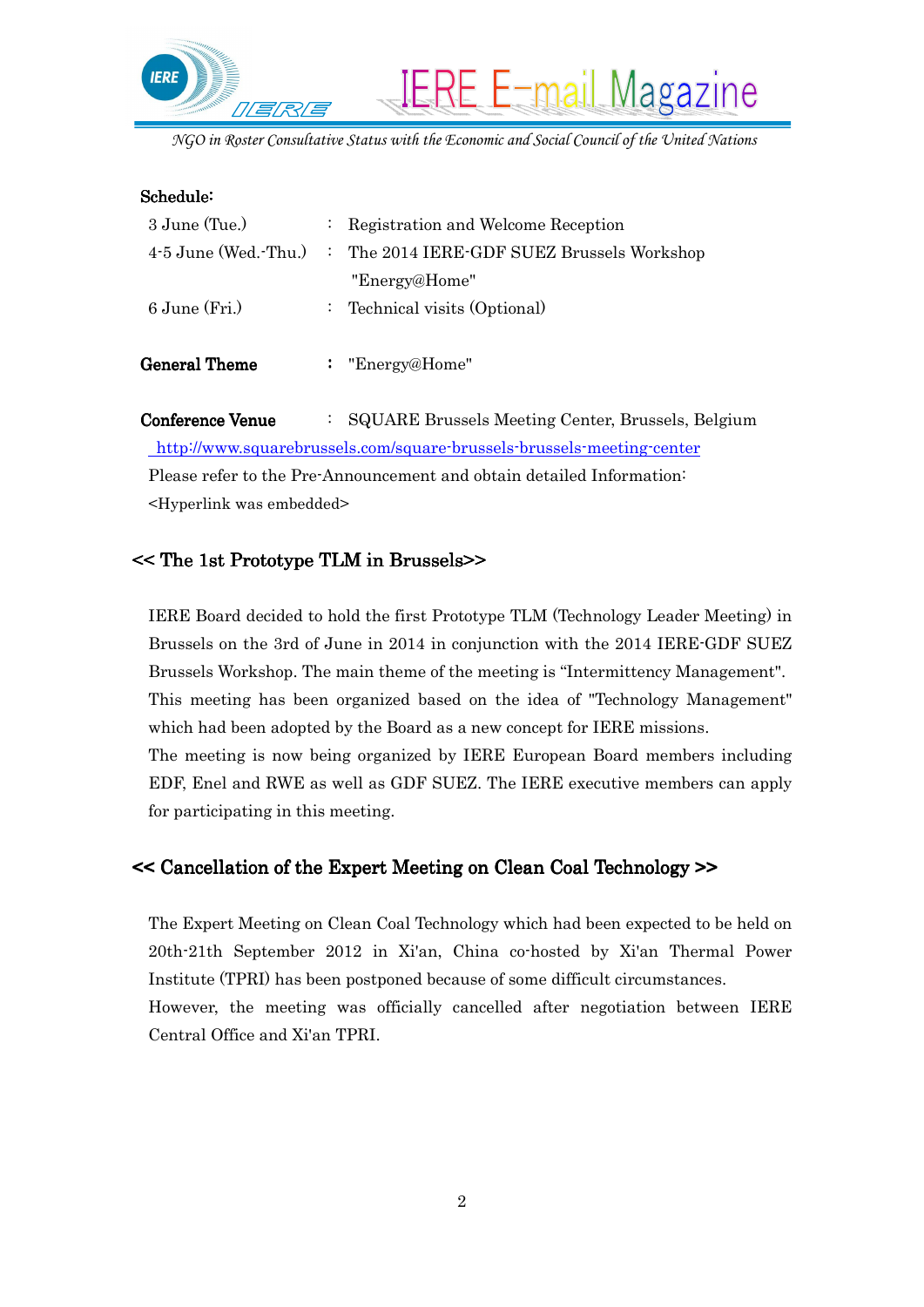

### <IERE Topics> <IERE Topics>

#### $<<$  Join us in welcoming NEW member "NHVS"! $>>$

IERE Central Office is pleased to announce that NHVS (New Northeast Electric Group High Voltage Switchgear Co., Ltd), China newly joined IERE as Executive Member as of 11 November. NHVS is a manufacturer and supplier of GIS facilities etc.

Their contact to IERE is New Northeast Electric High Voltage Equipment Co., Ltd, based in Taiwan, which is R&D division of NHVS Group.

For more information, please refer to http://www.nhvsgroup.com/

For downloading the latest Membership Directory (Members Only) http://www.iere.jp/Members/Membership/Membership.html

## $\leq$ New Arrivals / Others $\geq$

IERE would appreciate your offer to participate the proposed collaborative R&D projects #2 to #7.

IERE would be ready to accept the proposal for new collaborative R&D project.

Please visit the website below for further information;

http://www.iere.jp/NonMembers/RD\_WG/index.html

\* Only IERE Members can participate in the Projects.

### <Request for Topics > >

Please send us (mailto:contribution.emagazine@iere.jp) your topics to be delivered to IERE members.

==================================================================

==================================================================